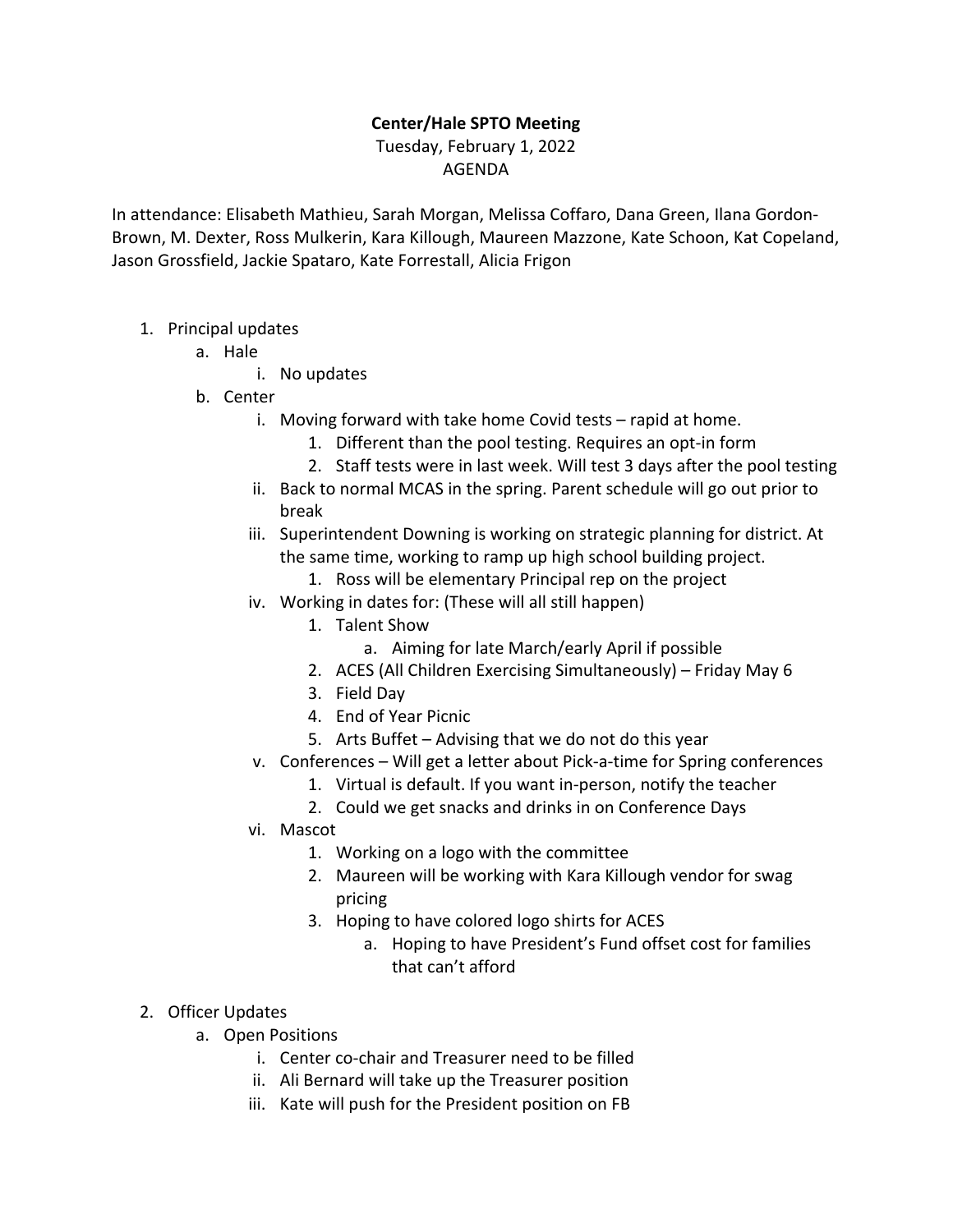- b. Big THANK YOU to the Kates who have taken over the Facebook updates
- 3. Committee Updates
	- a. STEAM
		- i. Lunch Period 10:45 1:10
		- ii. STEAM is broad, if you find any new ideas or suggestions, let us know
		- iii. Love to have parent volunteers come in and help out as much as possible
	- b. Fundraising
		- i. Flyer went out
		- ii. PTO website fundraising tab was updated
		- iii. Working with a team for apparel creation and sales
			- 1. Possibly have items on hand for ACES or school picnic
		- iv. HALE apparel
			- 1. Ilana would like to get a Hale apparel sale going in the spring
			- 2. Have never done something like that before.
			- 3. Jen Connor signed up to be part of the apparel team. Touched base with Kyle to get the logo and gave some sort of an update
				- a. Maureen looking for some clarity on what Kyle is hoping to see and what
				- b. Ilana will connect with Jen to keep this planning moving forward
		- v. Spring event?
			- 1. Not the best year to do something huge and new
			- 2. Will work with committee on what might sense for 2023 in this space
		- vi. Teacher Appreciation Week May 23 (Need to push off for MCAS)
			- 1. By May, should not be an issue to get volunteers and visitors in
			- 2. Build off what was done next year
			- 3. Similar build
				- a. Donations and deals on lunches, gifts, etc. for the week
	- c. Social
		- i. Ask that volunteer needs are sent to Kate so that it can be socialized on the FB page
			- 1. Maureen owns the volunteer sign up sheet. Will share with Kate
		- ii. Arts Buffet
			- 1. Maureen will reach out to people who volunteered for that event to see if there is something else they may be interested in helping with.
	- d. End-of-Year Picnic
		- i. Thursday, June 9. Rain date, Thursday, June 8
		- ii. Music Confirmed  $-5 7$  PM \$350
		- iii. Ross asked Alicia to reach out to Stow Police to have a police detail on site